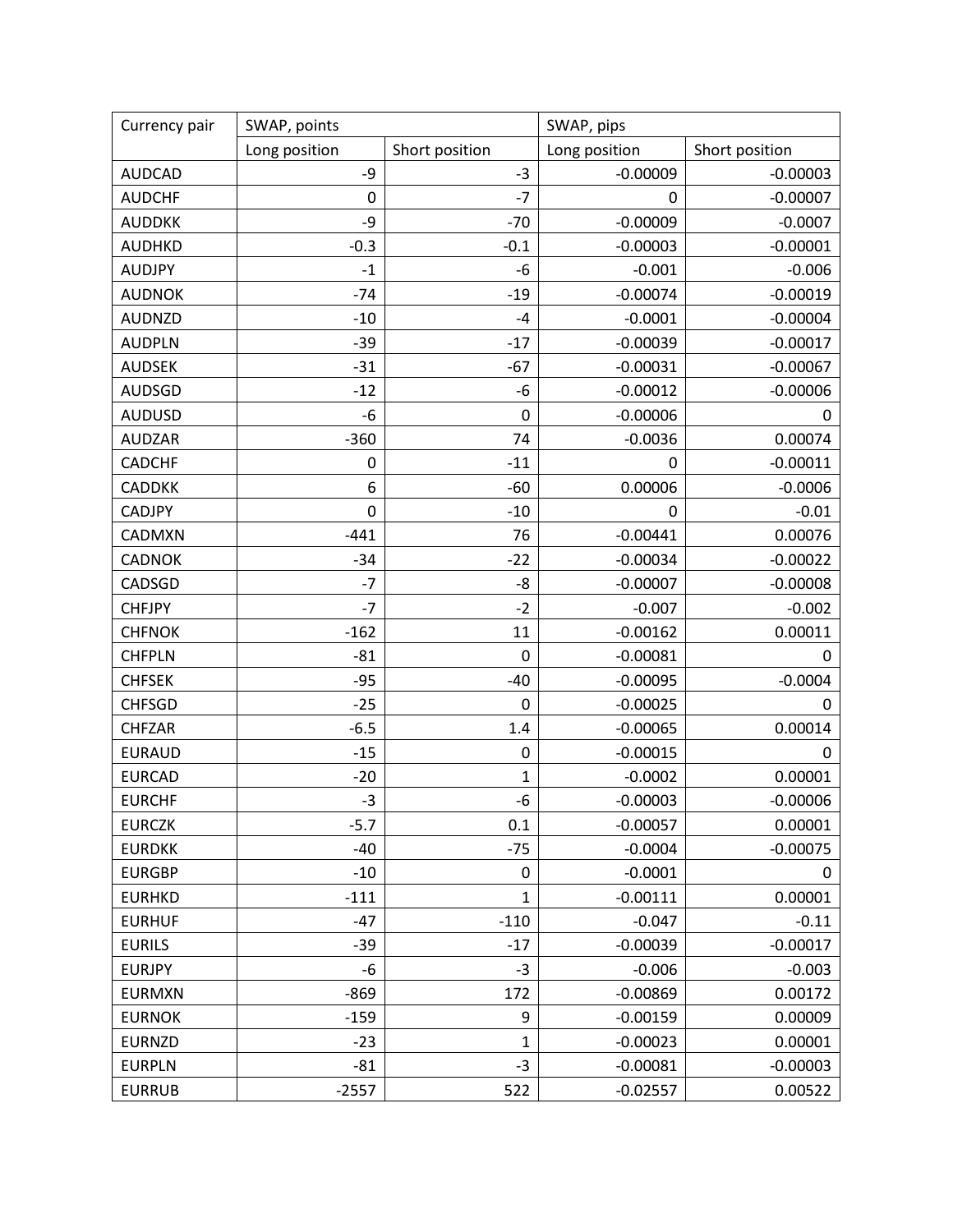| <b>EURSEK</b> | $-87$        | $-52$        | $-0.00087$ | $-0.00052$ |
|---------------|--------------|--------------|------------|------------|
| <b>EURSGD</b> | $-25$        | 0            | $-0.00025$ | 0          |
| <b>EURTRY</b> | $-482$       | 44           | $-0.00482$ | 0.00044    |
| <b>EURUSD</b> | $-14$        | $\mathbf{1}$ | $-0.00014$ | 0.00001    |
| <b>EURZAR</b> | $-669$       | 147          | $-0.00669$ | 0.00147    |
| <b>GBPAUD</b> | -7           | $-10$        | $-0.00007$ | $-0.0001$  |
| <b>GBPCAD</b> | $-14$        | $-4$         | $-0.00014$ | $-0.00004$ |
| <b>GBPCHF</b> | 0            | $-12$        | 0          | $-0.00012$ |
| <b>GBPDKK</b> | $-3$         | $-133$       | $-0.00003$ | $-0.00133$ |
| <b>GBPJPY</b> | 0            | $-10$        | 0          | $-0.01$    |
| <b>GBPNOK</b> | $-122$       | $-33$        | $-0.00122$ | $-0.00033$ |
| <b>GBPNZD</b> | $-16$        | $-7$         | $-0.00016$ | $-0.00007$ |
| <b>GBPPLN</b> | $-68$        | $-30$        | $-0.00068$ | $-0.0003$  |
| <b>GBPSEK</b> | $-39$        | $-126$       | $-0.00039$ | $-0.00126$ |
| <b>GBPSGD</b> | $-19$        | $-10$        | $-0.00019$ | $-0.0001$  |
| <b>GBPTRY</b> | $-514$       | 36           | $-0.00514$ | 0.00036    |
| <b>GBPUSD</b> | -9           | $-1$         | $-0.00009$ | $-0.00001$ |
| <b>GBPZAR</b> | $-676$       | 135          | $-0.00676$ | 0.00135    |
| <b>HKDJPY</b> | $-1$         | $-108$       | $-0.00001$ | $-0.00108$ |
| <b>MXNJPY</b> | 42           | $-201$       | 0.00042    | $-0.00201$ |
| <b>NOKJPY</b> | 0            | $-125$       | 0          | $-0.00125$ |
| <b>NOKSEK</b> | $-3$         | $-18$        | $-0.00003$ | $-0.00018$ |
| <b>NZDCAD</b> | $-7$         | -5           | $-0.00007$ | $-0.00005$ |
| <b>NZDCHF</b> | 0            | -9           | 0          | $-0.00009$ |
| <b>NZDJPY</b> | 0            | -8           | 0          | $-0.008$   |
| <b>NZDSEK</b> | 6            | $-64$        | 0.00006    | $-0.00064$ |
| <b>NZDSGD</b> | $-10$        | -8           | $-0.0001$  | $-0.00008$ |
| <b>NZDUSD</b> | -5           | -4           | $-0.00005$ | $-0.00004$ |
| <b>PLNJPY</b> | $-10$        | $-330$       | $-0.001$   | $-0.033$   |
| SGDJPY        | $-1$         | $-12$        | $-0.001$   | $-0.012$   |
| <b>TRYJPY</b> | 0            | $-13$        | 0          | $-0.013$   |
| <b>USDCAD</b> | -6           | -9           | $-0.00006$ | $-0.00009$ |
| <b>USDCHF</b> | $\mathbf{1}$ | $-13$        | 0.00001    | $-0.00013$ |
| <b>USDCNH</b> | $-64$        | $-18$        | $-0.00064$ | $-0.00018$ |
| <b>USDCZK</b> | $-2.9$       | $-1.7$       | $-0.00029$ | $-0.00017$ |
| <b>USDDKK</b> | 9            | $-128$       | 0.00009    | $-0.00128$ |
| <b>USDHKD</b> | $-2.5$       | $-6.6$       | $-2.5E-05$ | $-6.6E-05$ |
| <b>USDHUF</b> | $-15$        | $-126$       | $-0.015$   | $-0.126$   |
| <b>USDILS</b> | $-2$         | $-47$        | $-0.00002$ | $-0.00047$ |
| <b>USDJPY</b> | $\mathbf{1}$ | $-12$        | 0.001      | $-0.012$   |
| <b>USDMXN</b> | $-590$       | 103          | $-0.0059$  | 0.00103    |